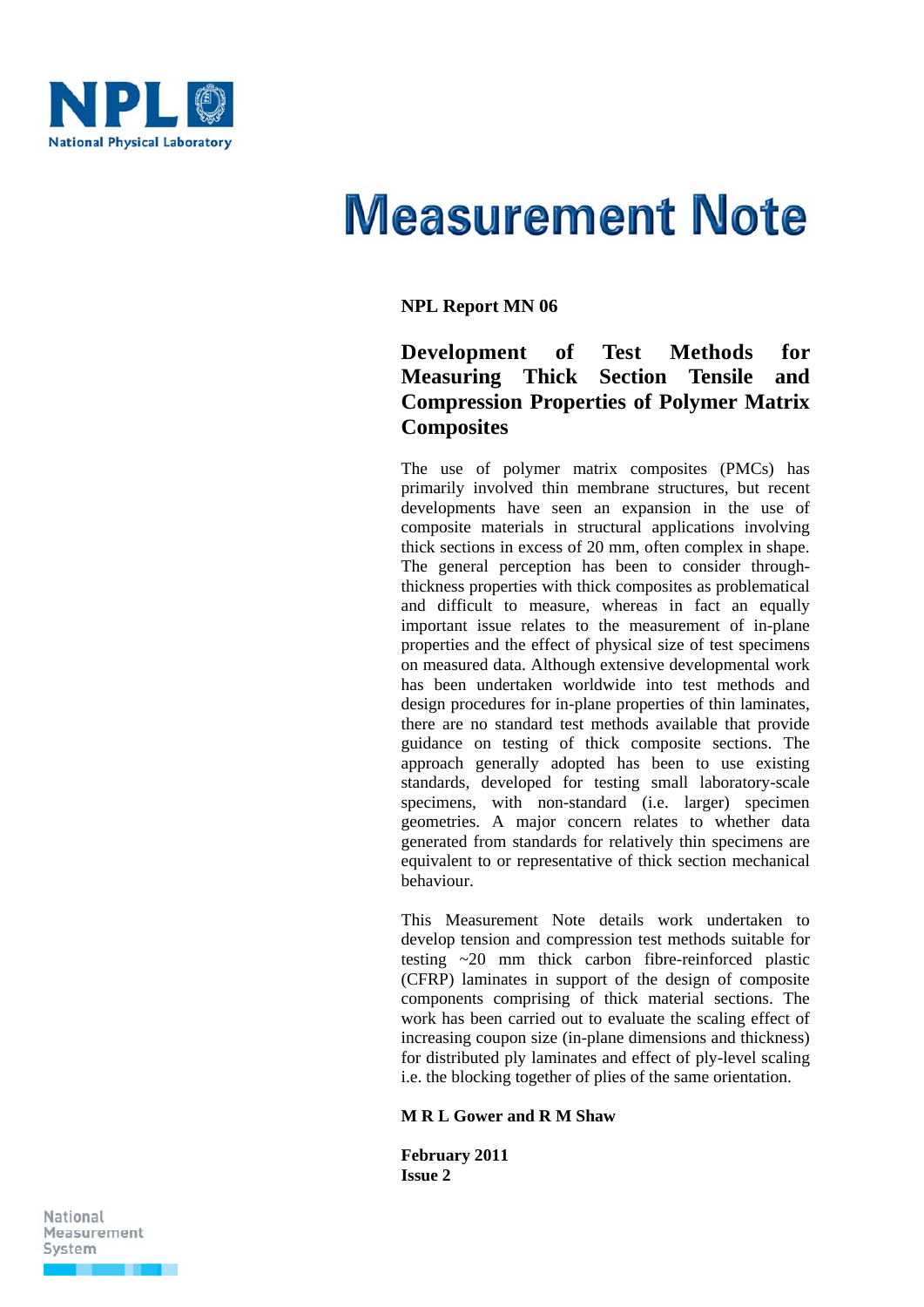© Queen's Printer and Controller of HMSO, 2011. Issue 2

ISSN No. 1754-3002

National Physical Laboratory Hampton Road, Teddington, Middlesex, TW11 0LW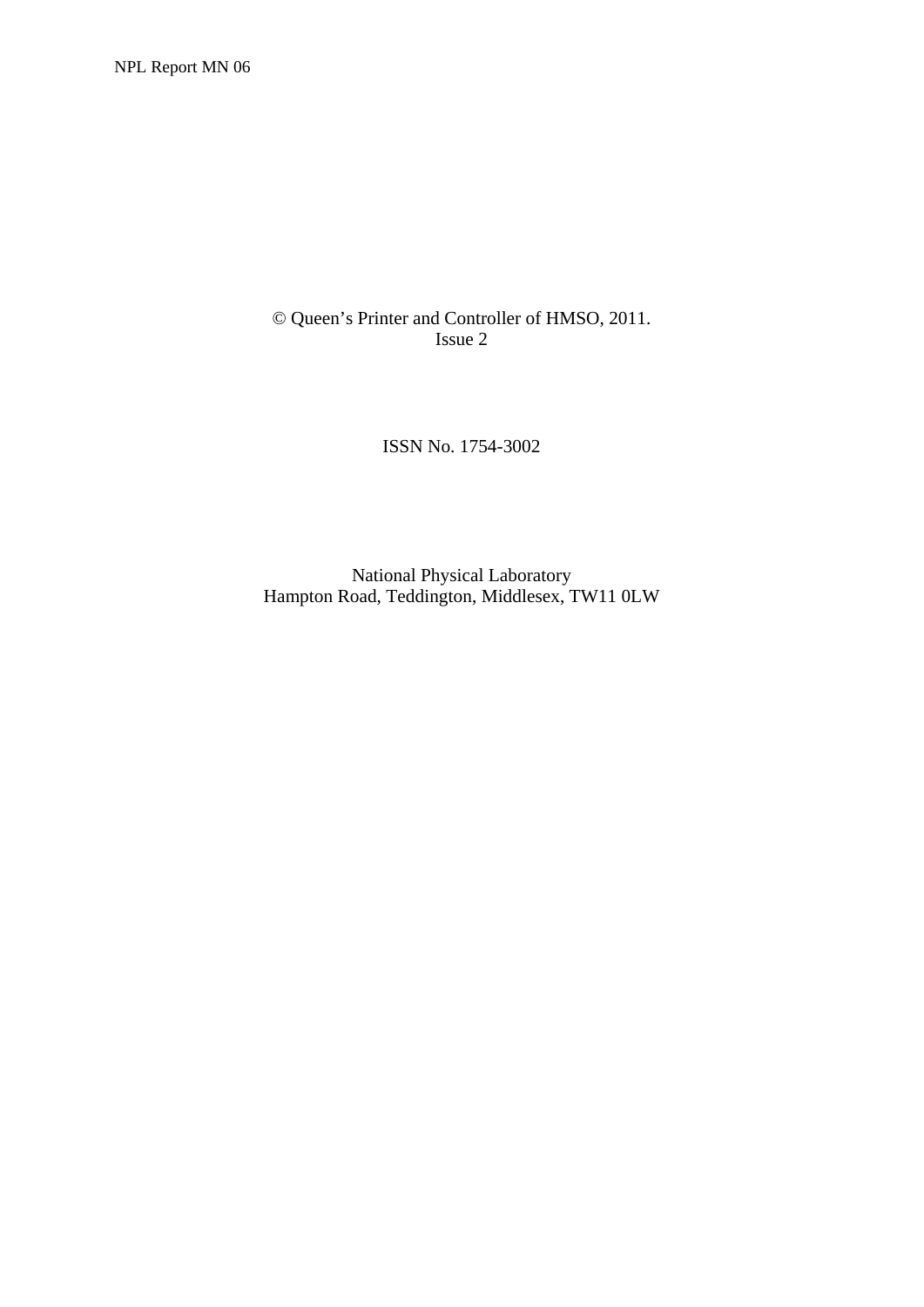#### **INTRODUCTION**

The use of polymer matrix composites (PMCs) has primarily involved thin membrane structures, but recent developments have seen an increase in the use of composite materials in structural applications involving sections in excess of 20 mm thick and often complex in shape. A major concern relates to whether data generated from standards for relatively thin specimens are equivalent to or representative of thick section mechanical behaviour. Measurement of in-plane properties of thick sections can pose considerable problems from a testing perspective unless scaling effects are understood. Thick laminated sections also pose particular problems in relation to mechanical testing, as the large size of the test pieces often requires high load capacity testing facilities, which are not readily accessible for most organisations, large test fixtures and increased difficulties associated with load introduction into the specimen. The lack of suitable test methods has resulted in a shortage of reliable engineering data for large structural applications.

This Measurement Note details work undertaken to develop tension and compression test methods suitable for testing ~20 mm thick carbon fibre-reinforced plastic (CFRP) laminates in support of the design of composite components comprising of thick material sections. The work has been designed to evaluate the scaling effect of increasing coupon size (thickness) for distributed ply laminates and effect of ply-level scaling i.e. the blocking together of plies of the same orientation.

#### **MATERIAL AND LAY-UP DETAILS**

The material system used in this study was SE84 LV unidirectional carbon fibrereinforced epoxy pre-preg supplied by Gurit Holdings AG as an industrial co-funding contribution to the project. Baseline tensile and compressive data for 'thin' quasi-isotropic (QI) SE84 LV laminates, manufactured in an autoclave according to the material supplier's recommended cure cycle, were generated for subsequent comparison with the 'thick' material data. Tensile data were measured according to ISO 527-4 [1] using a QI lay-up of  $[+45^{\circ}/0^{\circ}/-45^{\circ}/90^{\circ}]_s$  (~2.5 mm thick) and compressive data were measured according to ISO 14126 [2] using a OI lay-up of  $[+45^{\circ}/0^{\circ}/ 45^{\circ}/90^{\circ}$ <sub>2s</sub> (~5 mm thick). The 'thin' laminate data are shown in Table 1.

In order to investigate the effect of lay-up on laminate stiffness and strength, three variations of a QI lay-up have been considered;

(i)  $[+45^{\circ}/0^{\circ}/-45^{\circ}/90^{\circ}]_{8s}$  - distributed QI (sublaminate scaling),

(ii)  $[+45^{\circ}]/0^{\circ}$ <sub>n</sub> $/45^{\circ}$ <sub>n</sub> $/90^{\circ}$ <sub>n</sub> $]$ <sub>ms</sub> - blocked QI (plylevel scaling) where  $n = 8$  and  $m = 1$  (tension), and  $n = 4$  and  $m = 2$  (compression).

Distributed and blocked QI lay-ups were tested for both tension and compression modes and the respective lay-ups are shown in Table 2. The degree of blocking was reduced from n  $= 8$  for tension to  $n = 4$  for compression to avoid ply splitting observed for the  $n = 8$ tensile coupons (see Panel & Specimen Preparation). As extremely large loads  $(5)$ 

| Mode               | Lay-up                                                | <b>Modulus (GPa)</b> | <b>Strength (MPa)</b> | Poisson's ratio |
|--------------------|-------------------------------------------------------|----------------------|-----------------------|-----------------|
| <b>Tension</b>     | $[+45^{\circ}/0^{\circ}/-45^{\circ}/90^{\circ}]_{s}$  | 44.2 (1.3%)          | 551 (4.0%)            | 0.35(16%)       |
| <b>Compression</b> | $[+45^{\circ}/0^{\circ}/-45^{\circ}/90^{\circ}]_{2s}$ | 44.0 (5.4%)          | 454 (2.7%)            |                 |

**Table 1: Tensile and Compressive Property Data for Thin QI SE84 LV Laminates** 

*N.B. Tensile tests undertaken according to ISO 527-4 [1], compressive tests undertaken according to ISO 14126 [2]*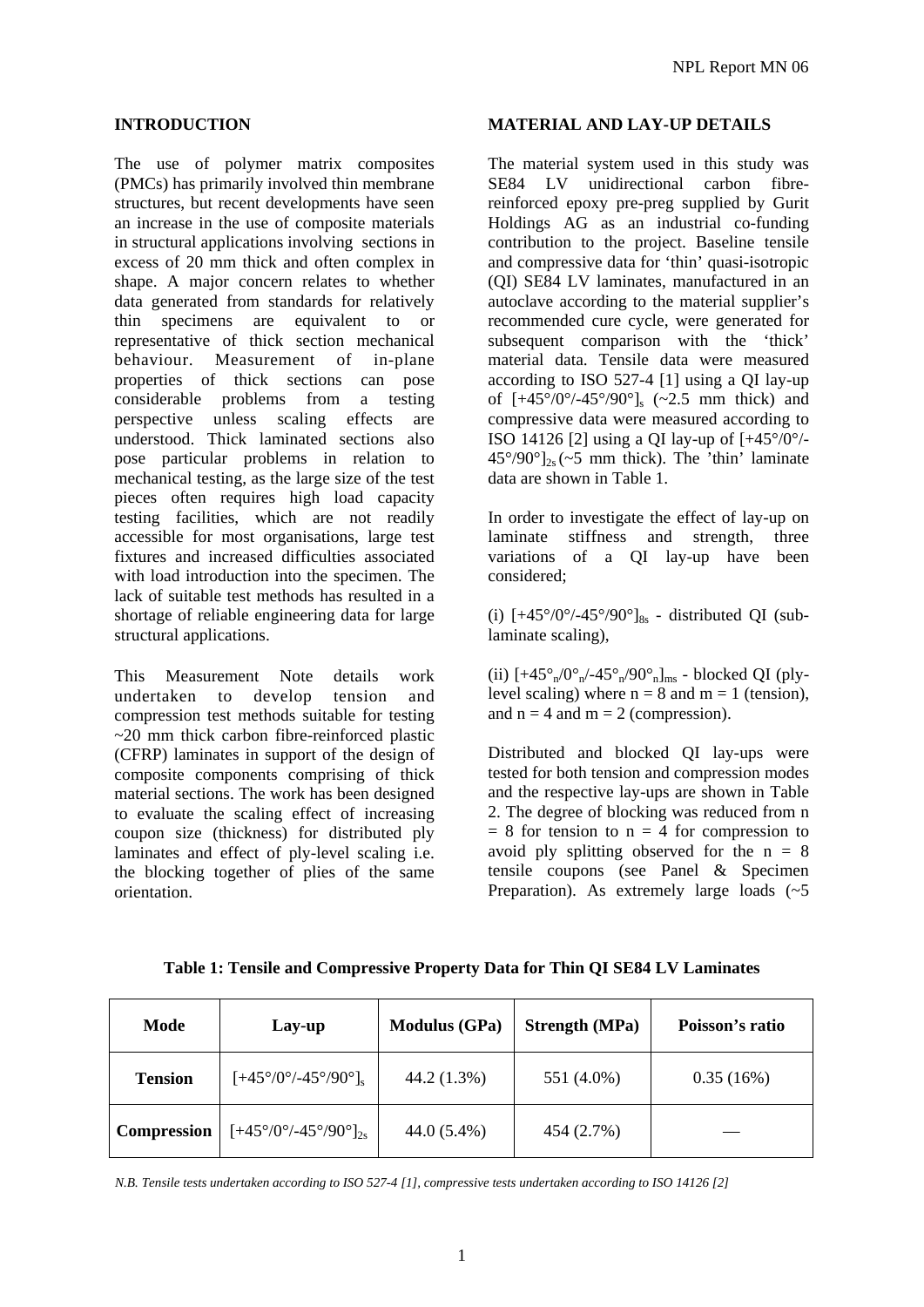| Loading<br>Mode | <b>Scaling Type</b> | Lay-up                                                               | <b>Nominal</b><br><b>Thickness</b><br>(mm) | <b>Fibre Volume</b><br>Fraction, $V_f$ (%) |
|-----------------|---------------------|----------------------------------------------------------------------|--------------------------------------------|--------------------------------------------|
| Tension         | Sub-laminate        | $[+45^{\circ}/0^{\circ}/-45^{\circ}/90^{\circ}]_{8s}$                | 19.75                                      | 55.1                                       |
|                 | Ply level           | $[+45^{\circ}_{8}/0^{\circ}_{8}/-45^{\circ}_{8}/90^{\circ}_{8}]_{s}$ |                                            | 55.0                                       |
|                 | Sub-laminate        | $[+45^{\circ}/0^{\circ}/-45^{\circ}/90^{\circ}]_{8s}$                |                                            | 53.0                                       |
| Compression     | Ply level           | $[+45^\circ_4/0^\circ_4/-45^\circ_4/90^\circ_4]_{2s}$                | 19.44                                      | 53.3                                       |

# **Table 2: Thick Section Lay-up Details**

MN and  $\sim$ 2 MN in tension and compression, respectively) are required to fail thick unidirectional (UD) specimens, it was therefore decided that testing would be limited to QI lay-ups only. Waisting the width of UD specimens was considered as a means of reducing the failure loads, but this tends to result in longitudinal splitting of specimens prior to failure.

# **THICK SPECIMEN DESIGN**

The following sections detail the design of tension and compression specimens suitable for testing ~20 mm thick laminates.

# **Tension**

From the outset of the design process, the size and shape of tensile coupons were limited by the availability of test machines with sufficiently high load capacity to achieve failure and also grips with an equally high load rating. In addition, the size of the test specimens was limited by the maximum size of panel (600 x 300 mm) that could be manufactured in the NPL autoclave facility and also the requirement to be able to test a reasonable number of specimens.

On the assumption that a 20 mm thick distributed QI laminate would fail at a similar magnitude of stress as a thin laminate of the same unit lay-up, the approximate tensile failure stress for a thick laminate was set at a level equivalent to that obtained from measured data for  $\approx 2.5$  mm thick material. From this failure stress the failure load for specimens with a given cross-sectional area could be calculated. Consideration was then given to the width of the gauge-section to

Determination of end-tab length [3]:

$$
L_T = \frac{\sigma_T w_s t_s}{2w_T \sigma_s} \tag{1}
$$

*where:* 

 $L_T = length \ of \ end$ -tab

 $\sigma_T$  = tensile strength of 'thin' laminate *(measured 551 MPa)* 

 $w_e$  = width of gauge section

 $t_g$  = thickness of gauge-section (~20 mm)

 $w_T$  = width of end-tab region

 $\sigma_S$  = *shear strength of adhesive or end-tab material (adhesive = 32 MPa)* 

ensure that the specimen was wide enough to provide a region of reasonably uniform strain, but as narrow as possible to limit the load required to achieve failure. A gauge width of 50 mm was chosen and the length of the parallel sided gauge-section was set to 50 mm. In addition, to ensure failure in the gaugesection, the width of the end-tab region was set to 90 mm. This also allowed 3 specimens to be cut from one panel. The minimum length of the end-tabs was then calculated [3] using Equation (1) which equates the shear strength of the adhesive used to bond the end-tabs to the tensile strength of the laminate. The laminate tensile strength,  $\sigma_T$ , was 551 MPa from thin laminate data and the adhesive shear strength, <sup>σ</sup>*s,* was 32 MPa. The minimum length of the end-tabs was calculated to be 96 mm. A safety factor of  $\sim$ 1.5 was applied to this length and thus the end-tab length was set to 150 mm. The length of specimens was set to 600 mm (maximum panel length). The transition from end-tab regions to gauge-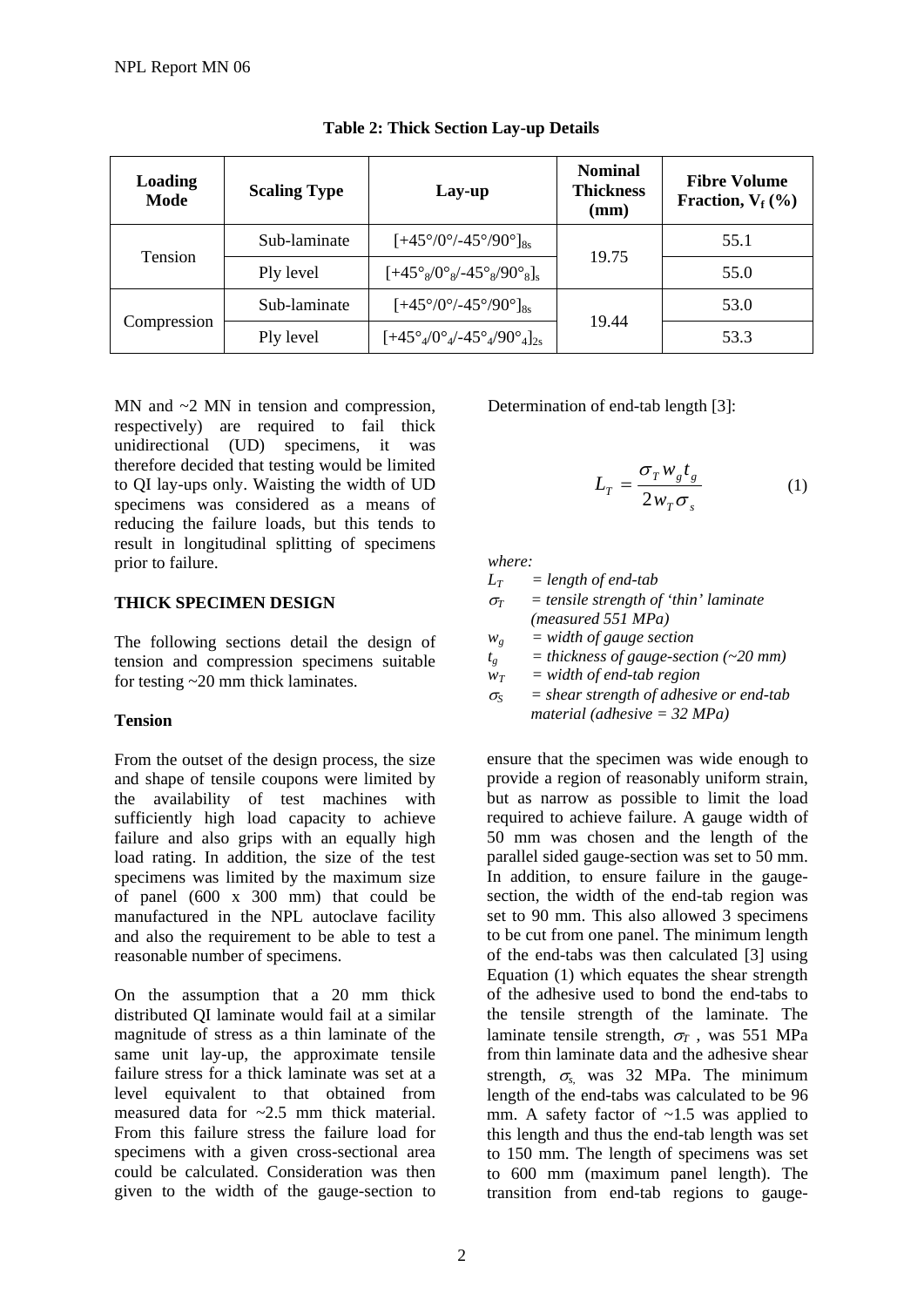

All dimensions in mm, thickness ~20 mm

**Figure 1: Geometry and dimensions of thick tensile specimen** 



**Figure 2: Comparison between standard multidirectional tensile specimen (~5 mm thick) and thick tensile specimen (~20 mm)** 

section was made as smooth as possible to avoid stress concentrations and thus the largest radius possible,  $R = 400$  mm, was chosen. The final thick coupon design is shown schematically in Figure 1. A comparison between the thick tensile coupon design (prior to being end-tabbed) to a standard 'thin' coupon as per ISO 527-4 [1] is shown in Figure 2.

#### **Compression**

Compression data for  $\sim$  5 mm thick distributed QI material were generated using a four pillar die set end-loading jig. As for the tension specimen design it was assumed that the compressive failure stress for a 20 mm thick distributed QI laminate would be of a similar magnitude of stress as for a thin laminate of the same unit lay-up. Therefore, for design purposes the approximate compressive failure stress for a thick laminate was set at a level equivalent to that obtained from measured data for ~5 mm thick material. As for the design of the tensile coupon consideration was given to maximising the number of specimens that could be extracted from a 600 x 300 mm panel. The length of specimens was derived from calculating the maximum length of the gauge-section below which Euler buckling would not occur whilst ensuring a sufficient length of gauge section to achieve a region of strain uniformity in which to position strain gauges and make strain measurements. Equation (2) was used to calculate the maximum gauge length using values of  $\sigma_c$ ,  $E_c$ and *G13* measured from 'thin' section distributed QI lay-up laminate tests. The gauge-section length for both lay-ups was calculated for the distributed QI case as this was the lay-up with the highest anticipated compressive strength giving the shortest gauge length i.e. for the  $n = 4$  blocked QI lay-up the

Determination of maximum gauge length [2]:

$$
L_{\text{max}} \leq 0.9069 \ t \sqrt{1 - \frac{1.2 \sigma_c}{G_{13}} \left( \frac{E_c}{\sigma_c} \right)} \quad (2)
$$

*where:* 

- *Lmax = maximum length of gauge section*  <sup>σ</sup>*c = compressive strength of 'thin'*
- *laminate (measured 454 MPa) Ec = compressive modulus of laminate (measured 44 GPa)*
- *G13 = through-thickness shear modulus (3.01 GPa)*
- *t = thickness of laminate (19.65 mm)*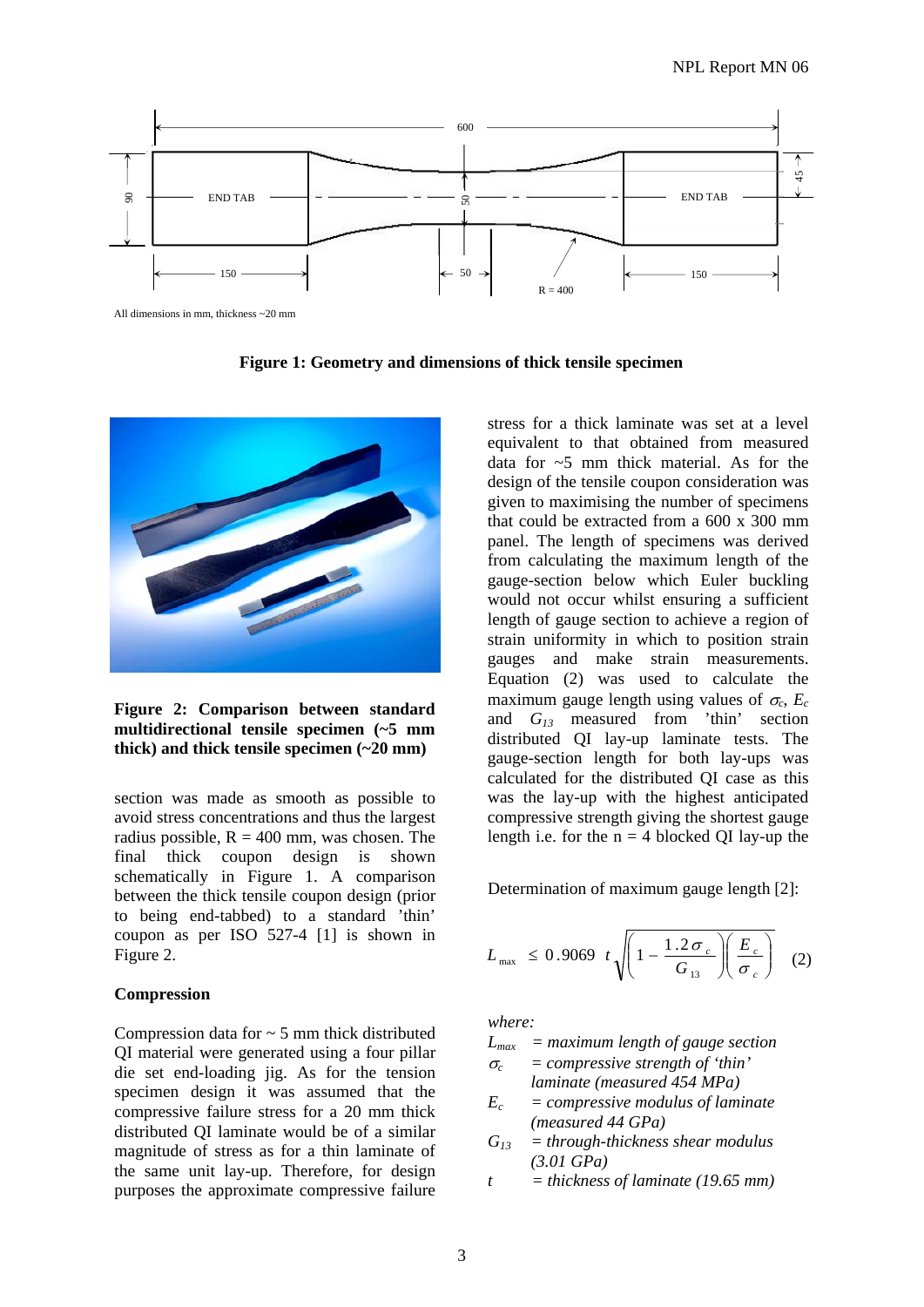compressive failure strength was anticipated to be lower thus giving a higher maximum gauge-length. As it was required to keep the specimen geometry for both distributed and



**Figure 3: Geometry and dimensions of thick compression specimen** 



**Figure 4: Comparison between standard multidirectional compression specimen (~4 mm thick) and thick compression specimen (~20 mm)** 

blocked lay-ups the same, the gauge-length calculated for the distributed QI laminate was chosen. This length was set at 125 mm. The length of the region of specimens supported within the end-loading blocks was set to 50 mm, which is the same as for the  $\sim$ 5 mm thick specimens. Therefore, the overall length of specimens was calculated to be 225 mm. As the gauge-length was fairly short (in comparison to the tensile coupons) it was not practical to have a parallel sided length in the gauge-section. The width of the gauge-section was set to 64 mm to ensure that failure occurred in the gauge-section, but that the potential of longitudinal splitting of the material was minimised. The transition from end-tab regions to the gauge-section was made as smooth as possible to avoid stress concentrations, and thus the largest radius possible,  $R = 357$  mm, was chosen. The final thick coupon design is shown schematically in Figure 3. A comparison between the thick compression coupon design and standard 'thin' unidirectional and multidirectional coupons as per ISO 14126 [2] is shown in Figure 4.

#### **FEA analysis**

A series of finite element analyses (FEA) were undertaken for both tensile and compression coupon designs using LUSAS Composite software. The analyses were 3D, non-linear and incorporated damage analysis using the Hashin damage criterion. Models were created for distributed and blocked laminates with end-tabs and adhesive being modelled. Elastic and strength ply data for the SE84 LV material system (previously measured at NPL) were used as input into the FE models (see Table 3).

For the tensile models, a 20 MPa clamping stress was initially applied to the end-tab regions to replicate the clamping pressure applied in the experimental tests via the hydraulic grips. A total tensile load of 800 kN (Figure  $5(a)$ ) was then applied through shear via the end-tabs incrementally until the model no longer achieved convergence due to accumulated damage.

For the compressive models, a 20 MPa clamping stress was initially applied to the end-tab regions to simulate the clamping from the support blocks of the end-loaded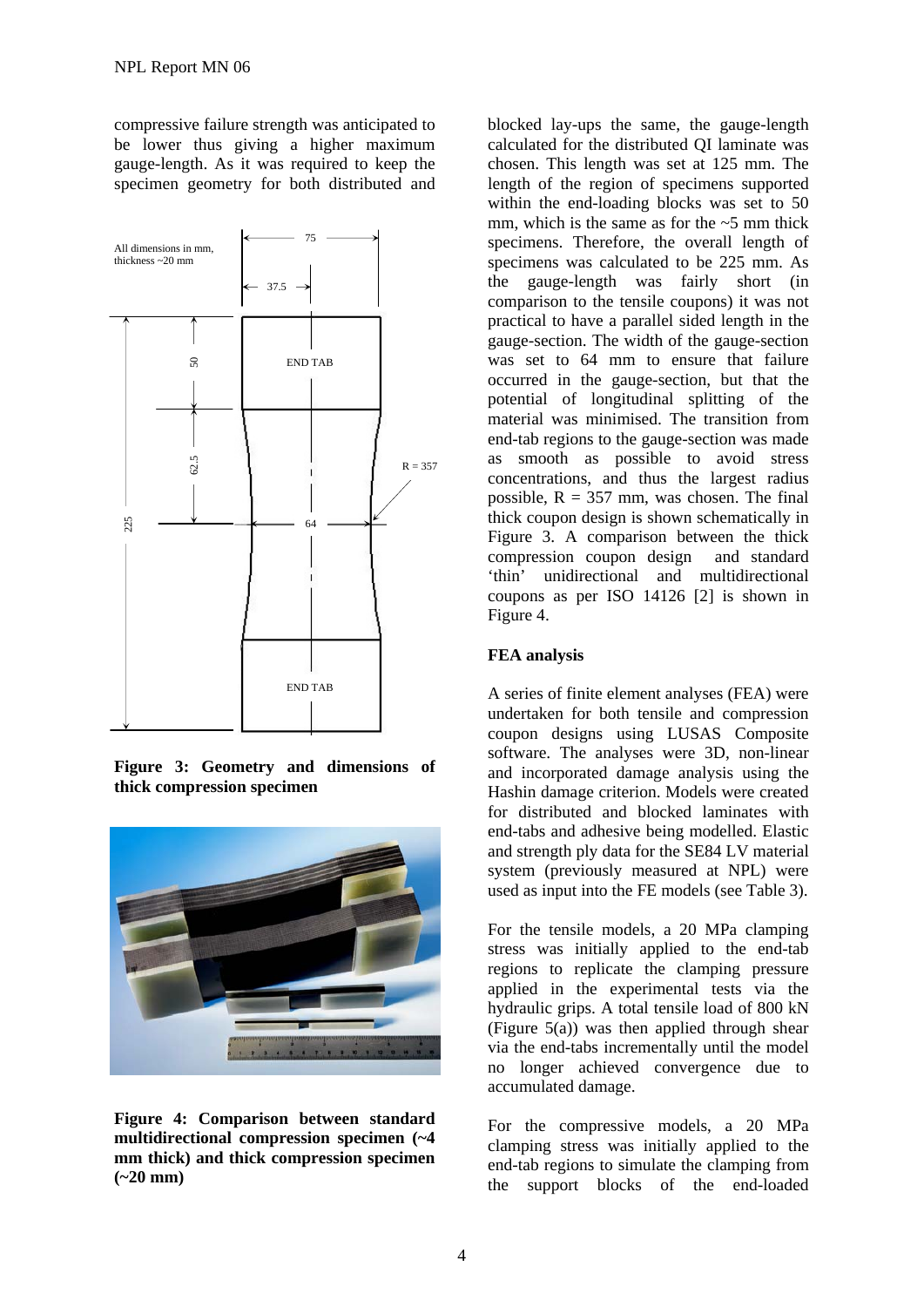

#### **Figure 5: FEA mesh and loading for; (a) tension and (b) compression**

compression jig. A total compressive load of 840 kN was then applied to the ends of the specimen (Figure 5(b)) incrementally until the model no longer achieved convergence due to accumulated damage. Compression specimens were modelled with edge restraint of the endtab regions in order to mimic the support conditions seen in the actual tests. The FEA analyses were used to predict stress and strain distributions for comparison with data measured in experimental tests on the same coupon designs.

The LUSAS Composite FE software includes the Tsai-Wu, Tsai-Hill, Hofman, Hashin fibre and Hashin matrix failure criteria and these were used to predict progressive failure within the tensile specimen designs and for comparison to experimental results. The Tsai-Hill criterion tended to show the best agreement with experimental results in terms of failure location, but tended to over predict

| <b>Elastic Property</b>                              | <b>Value</b>      |
|------------------------------------------------------|-------------------|
| $E_{xx}^T(GPa)$                                      | $124.3 \pm 4.4$   |
| $E_{yy}^T(GPa)$                                      | $8.14 \pm 0.1$    |
| $E_{zz}^T$ (GPa)                                     | $7.8 \pm 0.12$    |
| $E_{xx}^C(GPa)$                                      | $110.0 \pm 5.6$   |
| $E_{yy}^C(GPa)$                                      | $8.5 \pm 0.4$     |
| $E_{zz}^C(GPa)$                                      | $8.3 \pm 0.14$    |
| $G_{xy}$ (GPa)                                       | $4.49 \pm 0.07$   |
| $G_{xz}$ (GPa)                                       | $3.93 \pm 0.21$   |
| $G_{yz}$ (GPa)                                       | $2.44 \pm 0.10$   |
| $\frac{V_{xy}}{T}$                                   | $0.32 \pm 0.02$   |
| $\rm{V_{ZX}}$                                        | $0.017 \pm 0.004$ |
| $\overline{T}$<br>$V_{zy}$                           | $0.505 \pm 0.005$ |
| $v_{\underline{zx}}$                                 | $0.020 \pm 0.009$ |
| $\overline{C}$<br>$v_{zy}^{\quad q}$                 | $0.518 \pm 0.007$ |
| <b>Strength Property (MPa)</b>                       | <b>Value</b>      |
| $S_{xx}$                                             | $2751 \pm 32$     |
| $\overline{\mathbf{S}}_{\mathbf{yy}_{\overline{T}}}$ | $25 \pm 9$        |
| $S_{zz}$                                             | $42 \pm 2.5$      |
| $\overline{C}$<br>$S_{xx}$                           | $1180 \pm 53$     |
| $\mathcal{C}$<br>$S_{yy}^{\quad q}$                  | $173 \pm 3.2$     |
| $\mathcal{C}$<br>$S_{zz}$                            | $165 \pm 2.5$     |
| $S_{xy}$                                             | $106.9 \pm 2.78$  |
| $S_{xz}$                                             | $97.87 \pm 5.20$  |
| $S_{yz}$                                             | $35.21 \pm 3.93$  |

#### the failure load. Figure 6 shows Tsai-Hill failure contour plots for the  $+45^{\circ}$ , 0°, -45° and 90° plies at the mid-thickness (inner) and at the surface (outer) of the distributed QI tensile coupon. The plots in Figure 6 are for final failure of the 0° plies at a predicted load of  $\sim$  637 kN. Failure within a ply is indicated by regions where the failure index has reached or exceeded a value of 1 (shown in red). It is noted that the 90° plies are the first plies to fail at low loads and therefore the Tsai-Hill contour plot in the region of the gauge-length is shown as 0. Final failure is predicted to occur in 0° plies near to the mid-thickness of the laminate and in the gauge-section shown in Figure 6. The outer plies show slightly higher (compared to the inner plies) Tsai-Hill index values near to the end-tab regions due to clamping effects. A similar analysis for the blocked QI tensile laminates predicts specimen final failure, in the 0° plies, to occur at ~558 kN.

#### **Table 3: Elastic Property Data for SE84 LV Material Used in FEA Analyses**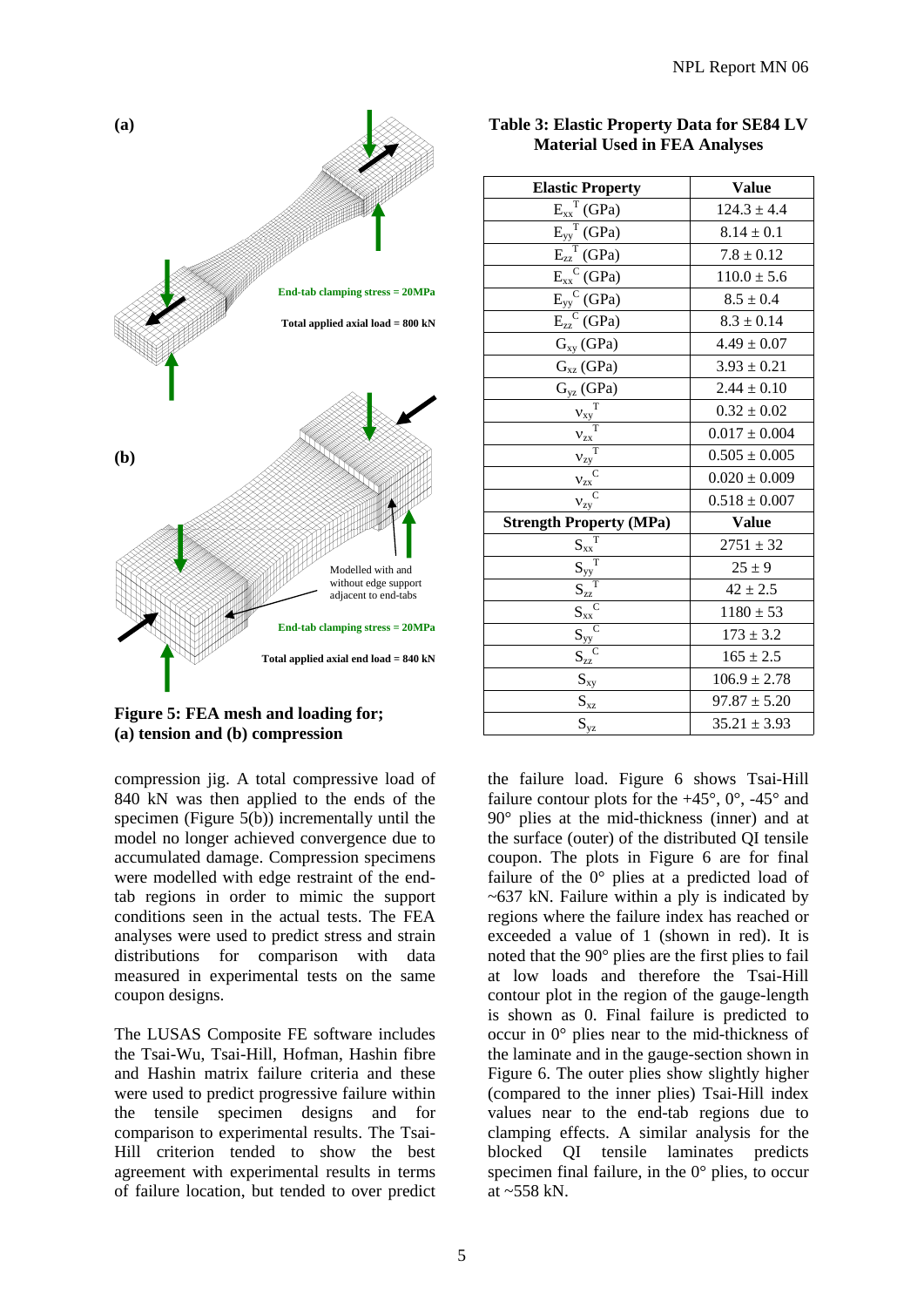

**Figure 6: Tsai-Hill contour plots for outer and inner four plies for a distributed**   $[-45^{\circ}/0^{\circ}$ / $-45^{\circ}/90^{\circ}]_{8s}$  tensile specimen - load = 637 kN (N.B. an index of 1 represents failure)

#### **PANEL & SPECIMEN PREPARATION**

Fabrication of thick composite laminates (10 mm or greater) is often difficult, with process induced (i.e. residual) stresses becoming increasingly important as the thickness is increased. Residual stresses can have a significant effect on the engineering properties of laminated structures by inducing warpage, fibre buckling, matrix micro-cracking and delaminations. These stresses arise from resin chemical shrinkage, as a result of curing and differences in thermal contraction between adjacent plies on cooling the laminate from the cure temperature. The net effect is that the mechanical load required to induce failure is reduced.

Work was previously undertaken [4] to assess the effect of two different cure cycles on the physical, mechanical and thermal properties of sections of 20 mm thick CFRP material. Excessive exotherm (34.5°C above the cure temperature of 120°C) was observed for a 20 mm thick laminate cured according to the manufacturer's recommended cure cycle (suitable for laminates <5 mm thick). An

optimised autoclave cure cycle was subsequently developed to minimise the temperature overshoot due to excessive exotherm and ensure an equivalent degree of cure between thin and thick laminates, thereby enabling direct comparison of thin and thick mechanical property data.

In order to obtain equivalent consolidation as for thin 8 and 16 ply laminates (as used in the manufacture of laminates for standard 2.5 and 5 mm thick tension and compression specimens, respectively), thick laminates were prepared by laying-up 4 plies at a time and then vacuum bag consolidating for 10 minutes, followed by adding a further 4 plies and again consolidating for 10 minutes. This process was repeated until a 64 ply laminate had been layed-up. Panels were then autoclave processed at NPL according to the optimised cure cycle detailed in [4] and shown schematically in Figure 7.

Specimens were extracted from cured panels using water jet profiling undertaken by GFM (UK) Ltd.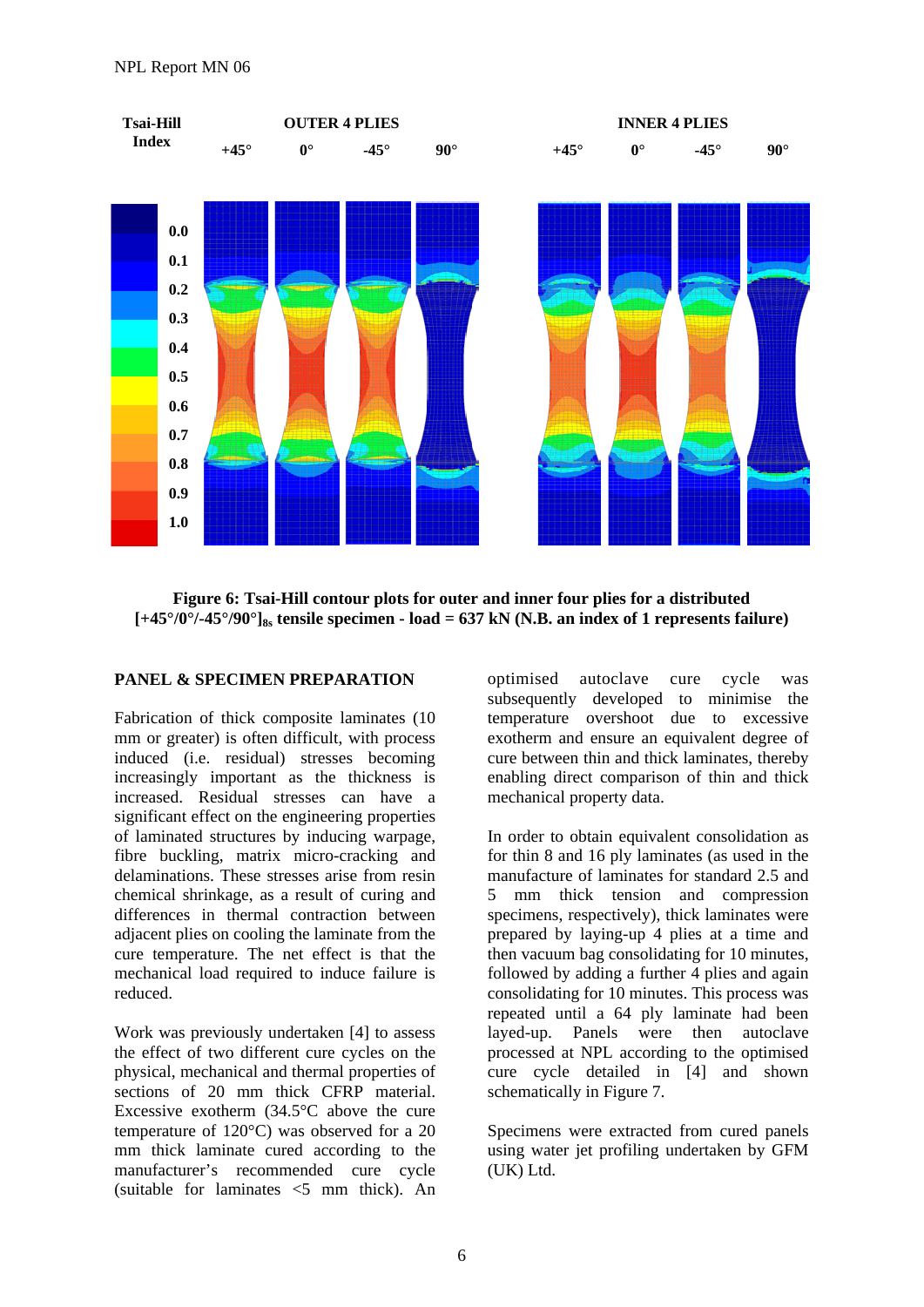

**Figure 7: Autoclave and panel temperature distribution for a 64 ply laminate cured using the optimised cure cycle** 

On visual inspection of tensile coupons immediately after water jet machining, a series of cracks were observed in the surface +45° ply blocks. The cracks traversed the width of the coupons and were fairly regularly spaced (every 15-30 mm) along the coupon length (see Figure 8(a)). On closer inspection of the coupons it was noted that cracks were also present in the –45°, 90° and 0° ply blocks. In addition to visual inspection, X-ray radiography was also used to inspect an offcut of the  $[+45^\circ_8/0^\circ_8/-45^\circ_8/90^\circ_8]$ , laminate from which the tensile coupons had been machined. The off-cut was soaked in a radioopaque dye penetrant (zinc iodide solution) for 48 hours prior to X-ray inspection (25 kV and 3 mA tube voltage and current, respectively). Figure 8(b) clearly shows cracks present in all four ply orientations. The extensive degree of ply cracking observed in the  $n = 8$  blocked QI laminate had a direct bearing on the choice of an  $n = 4$  blocked laminate for the thick compression tests. Additional X-ray analyses were undertaken on the  $n = 1$  (distributed) and  $n = 4$  (blocked) laminates and no ply cracking was observed in either lay-up.



**Figure 8: (a) image of cracking in the +45° ply blocks and (b) X-ray image of ply cracking in all ply orientations in the [+45° 8/0°8/-45°8/90°8]s laminate**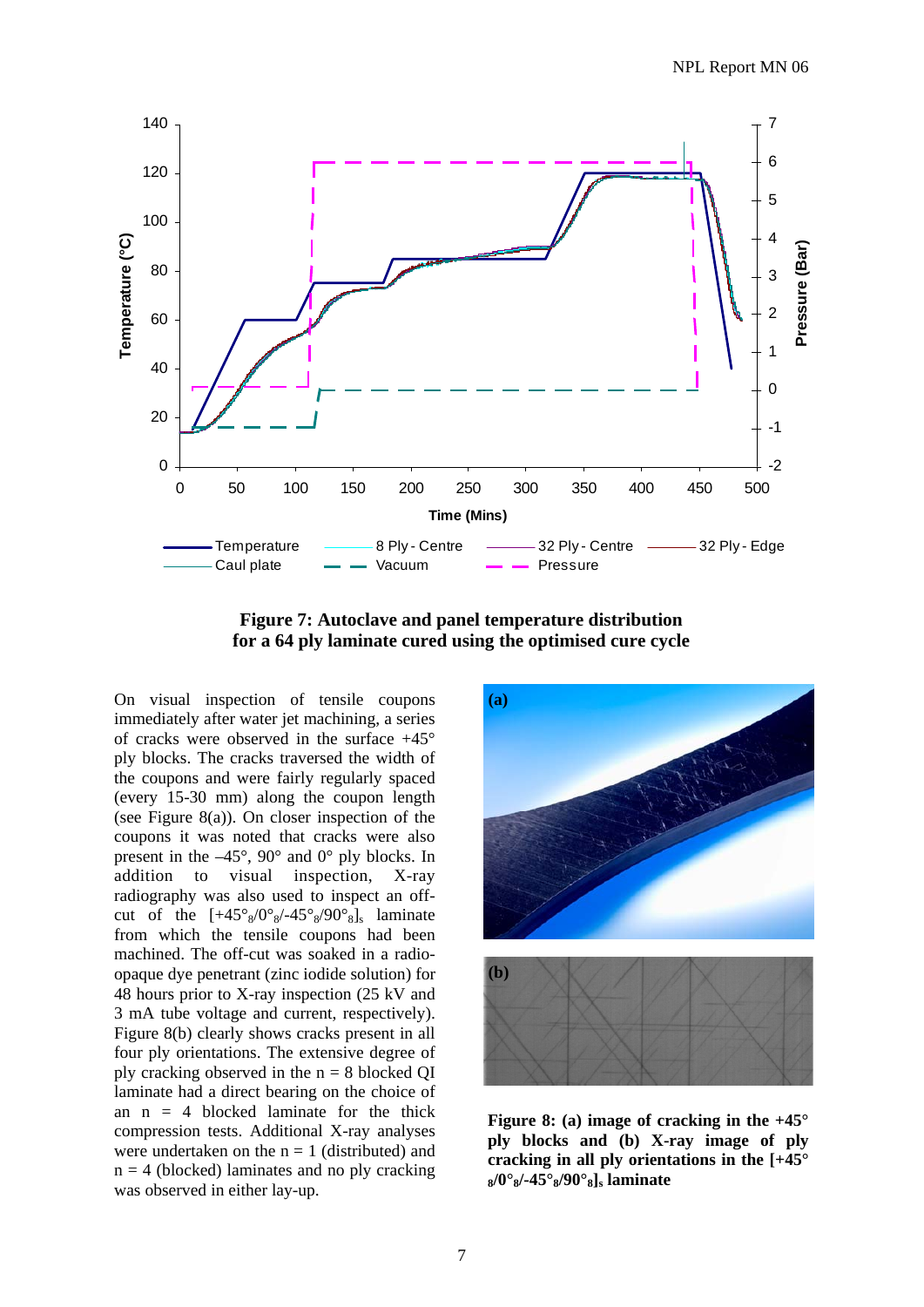

**Figure 9: Strain gauge positions for tension and compression specimens** 

Individual tensile specimens were end-tabbed after extraction from the mother panel using 5 mm thick Tufnol 10G/40® woven glass fibrereinforced epoxy material cut at 45° to the 0° fibre direction. End-tabs were bonded to the CFRP material using Scotchweld 9323 adhesive. Compression specimens were endtabbed prior to water jet machining to ensure that the ends of specimens were square.

#### **MEASUREMENT OF STRAIN**

Metal foil electrical-resistance gauges and digital image correlation (DIC) techniques were used to monitor strain (for modulus and degree of bending calculations and comparison with strain distributions predicted from FE analyses) for both tension and compression tests.

For the tension tests, one specimen per lay-up was extensively strain gauged on both sides of the coupon, whilst the remaining two specimens per lay-up were gauged on only one side, the other side left blank so that it could be analysed using DIC. Similarly, for the compression tests, three specimens per lay-up were strain gauged on both sides whilst the remaining three specimens were gauged on one side with the other used for DIC analysis. A combination of 5 mm gauge length uni-axial and biaxial strain gauges were used for both

tension and compression specimens. Gauge positions for tension and compression specimens are shown in Figure 9 and a fully gauged tensile specimen is shown in Figure 10.

DIC is a non-contact full-field strain measurement technique. The basic concept of DIC is to compare images of a component before and after deformation. Displacements



**Figure 10: A strain gauged tensile coupon**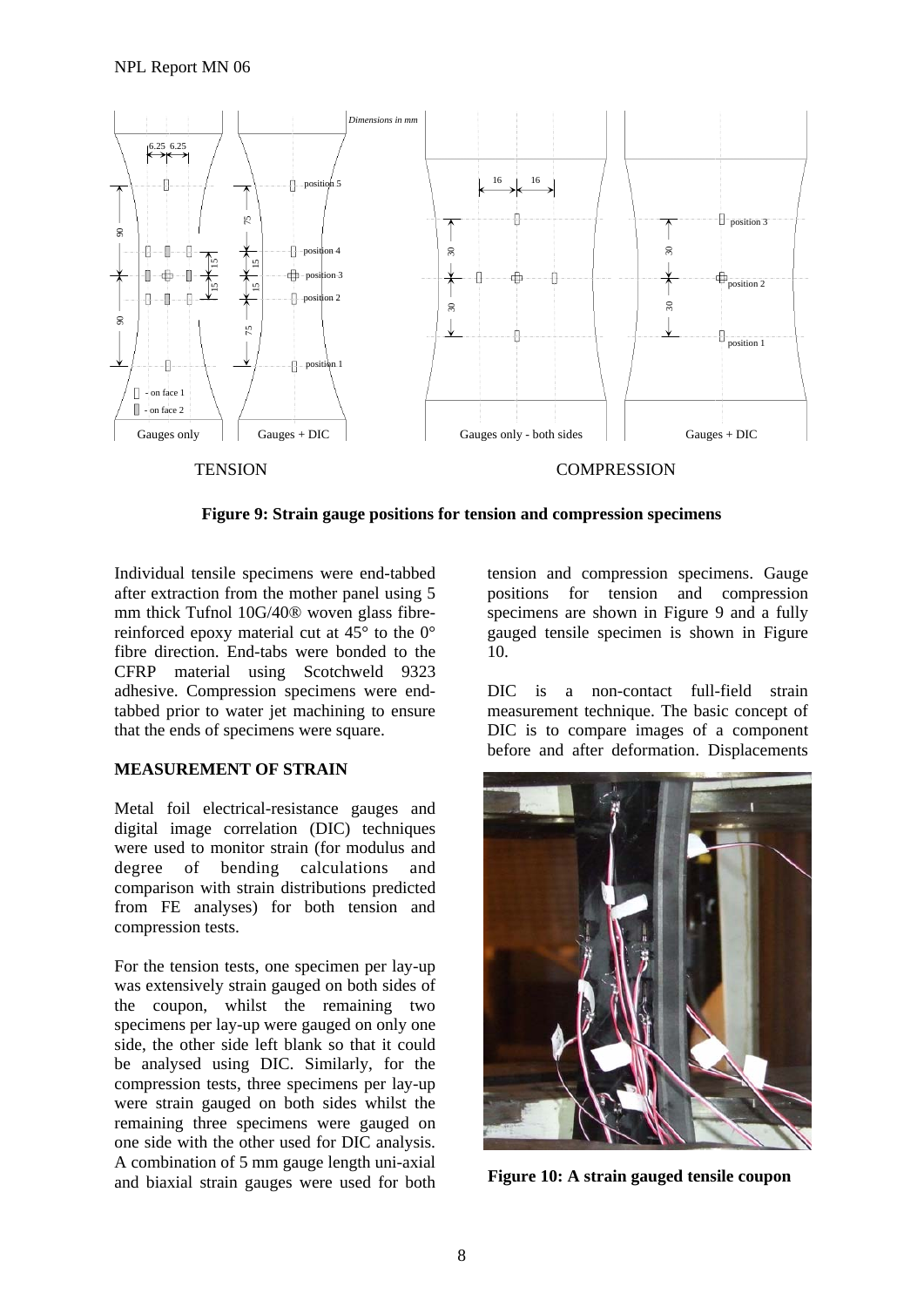

**Figure 11: Speckle pattern sprayed onto the specimen surface for DIC analysis**

and strains are determined by correlating the position of pixel subsets or blocks in the original and deformed images, normally based upon contrast i.e. grey intensity levels. The size of the pixel block can be varied, thus allowing many random patterns to be correlated. In order to identify if there is any movement between the two blocks there must be sufficient detail for it to be considered unique. It may be the case that the specimen or component already has a suitable level of surface features which can be imaged directly, but if not, some form of spray paint or coating or scratches on the surface can be used. Specimens that were analysed with DIC were sprayed with white, grey and black paint to achieve a unique surface finish with a variety of grey levels (Figure 11). A LaVision® system with two 5 megapixel video cameras was used to map 2D strain distributions. For all of the specimens that were selected for DIC strain measurements, one face and one edge of the coupons were sprayed ready for DIC inspection. Images were recorded at a frequency of 1 Hz throughout the tests and all strain results were calculated relative to the first image recorded at zero load.

#### **DETAILS OF MECHANICAL TESTING**

#### **Tension**

Tensile tests were undertaken using a 2 MN Dartec hydraulic test machine at Oinetig, Farnborough. Specimens were clamped using hydraulic grips to ensure even gripping pressure (200 bar) across the end-tabbed regions. All tests were undertaken at a crosshead displacement rate of 2 mm/minute which is the same rate as for the 2.5 mm thick QI specimens. Load, crosshead displacement, strain and DIC images were recorded continuously throughout each test until final failure of the specimen had occurred. Strain readings were used to monitor axial and through-thickness bending throughout the tests as per the bending criteria recommended in [1]. The acceptable level of bending according to this criteria is 3% or less.

#### **Compression**

For data generated for  $\sim$  20 mm thick specimens to be comparable to the  $\sim$ 5 mm thick QI data, the method of compression loading for the thick specimens was endloading as opposed to shear loading as used in the IITRI and Celanese jigs [5]. It is noted that end-loading jigs predominantly apply compressive load through end-loading but there is a degree of shear loading present due to initial clamping of the end-tab regions and through-thickness Poisson's expansion as the compressive load is increased.

Tests were conducted using a large, four pillar die set end-loading compression jig designed and manufactured at National Physical Laboratory (NPL). This jig (Figure 12) is capable of loading specimens up to 90 mm wide and  $\sim$ 300 mm long in compression. For the  $n = 4$  blocked QI specimens, the failure load was anticipated to be ~400-450 kN. Tests were conducted using an Instron 1197 screwdriven machine fitted with a 500 kN load cell. For the  $n = 1$  distributed OI specimens, the failure load was anticipated to be  $\approx 520-560$ kN and therefore tests were undertaken on a 600 kN Avery hydraulic compression test machine. The same compression jig was used on both machines and the alignment of the jig on the test machine was set using a ground steel bar, in place of the specimen, to ensure that the top and bottom loading blocks were correctly aligned. Each loading block contains a recess in which sits a clamping plate (Figure 13). The clamping plate is used to hold the specimen centrally in the loading block and provides lateral constraint to the end-tabbed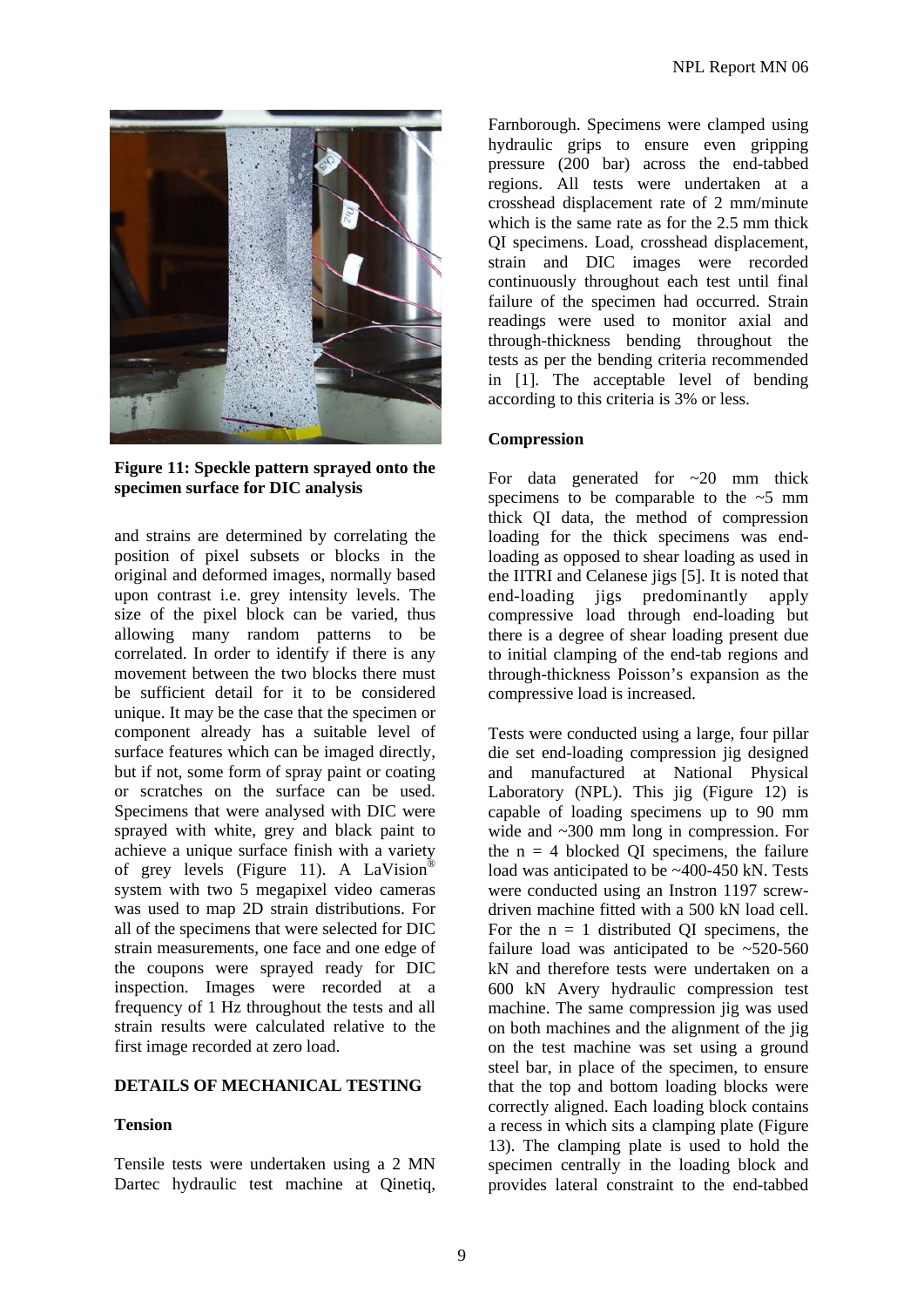

**Figure 12: Large four pillar die set used for end-loaded compression tests**



# **Figure 13: Close up of lower loading block with clamping plate and locking bolts**

regions of the specimen. Two rows of four bolts are used to apply clamping pressure to the specimen via the clamping plate. With the specimen in place, the inner row of bolts was torqued to 5 Nm and the outer rows of bolts was torqued to 10 Nm. It is noted that the specimen sits between two edge plates with an interference fit. The edge plates provide edge constraint to the end-tabbed regions of the specimen.

Compression tests were undertaken at a crosshead displacement rate of 1 mm/minute, which was the same rate at which the 5 mm thick QI specimens were tested. Load, crosshead displacement, strain gauge and DIC images were recorded continuously throughout each test until final failure of the specimen had occurred. Readings from opposing pairs of strain gauges were used to monitor the degree of bending. The criteria used was the same as that recommended in ISO 14126 [2] i.e. the difference between opposing pairs of gauges must be less than 10% throughout the compression test.

# **RESULTS**

# **Tension**

The sub-laminate scaled, distributed QI specimens failed at a mean load of 533 kN and had a fairly linear load-deflection response up to failure (Figure 14). Failure in all specimens was sudden with little damage occurring before final failure. The level of total bending (axial and through-thickness) in all three specimens was less than 3%.

A mean failure load of 386 kN was achieved for the three ply–level scaled, blocked QI specimens. Extensive ply cracking and delamination formation was observed throughout the tests, with fibre failure occurring near to failure. Due to the amount of initial ply cracking in the outer  $+45^{\circ}$  ply blocks, the use of strain gauges did not prove to be successful for monitoring bending or determination of axial modulus. The loaddeflection response for blocked QI specimens was non-linear and indicative of the progressive nature of damage formation throughout the test.



**Figure 14: Load vs. displacement for thick tension tests**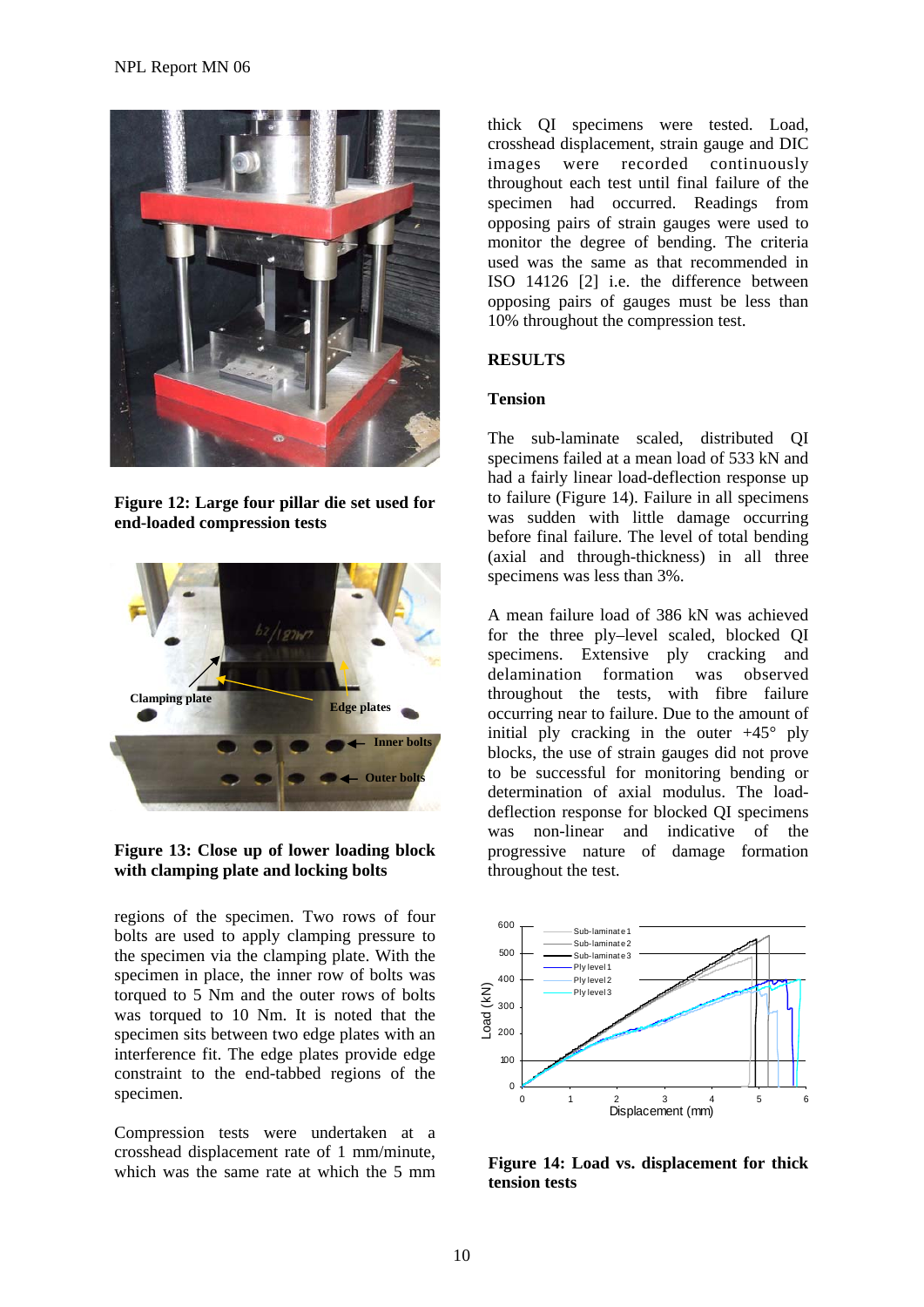

**Figure 15: Failed thick tensile coupons: (a) distributed QI and (b) blocked QI** 

All distributed and blocked specimens failed within the gauge section away from the endtabs - see Figure 15. The individual tensile property results are detailed in Table 4. The modulus and Poisson's ratio values for the

|  |                                        |  |  | Table 5: Comparison of $\varepsilon_{xx}$ and $\varepsilon_{yy}$ Strains |
|--|----------------------------------------|--|--|--------------------------------------------------------------------------|
|  |                                        |  |  | (%) for the Front Face of a Thick,                                       |
|  | <b>Distributed QI Tension Specimen</b> |  |  |                                                                          |

| <b>Position</b> | <b>Strain</b><br>Gauge |                 |                 | <b>DIC</b>      | <b>FEA</b>      |                 |
|-----------------|------------------------|-----------------|-----------------|-----------------|-----------------|-----------------|
|                 | $\epsilon_{xx}$        | $\epsilon_{yy}$ | $\epsilon_{xx}$ | $\epsilon_{yy}$ | $\epsilon_{xx}$ | $\epsilon_{yy}$ |
| 1               | 0.95                   |                 | 1.03            |                 | 0.95            |                 |
| $\overline{2}$  | 1.12                   |                 | 1.14            |                 | 1.21            |                 |
| 3               | 1.11                   | $-0.38$         | 1.13            | $-0.40$         | 1.23            | $-0.34$         |
| 4               | 1.14                   |                 | 1.15            |                 | 1.21            |                 |
| 5               | 0.94                   |                 | 1.04            |                 | 0.95            |                 |

blocked specimens are indicative only, due to the level of initial cracking seen in the outer +45° ply blocks. The tensile strengths for the distributed and blocked specimens were measured as 540 and 392 MPa, respectively. This represents a 27% reduction in strength due to  $n = 8$  ply blocking.

A comparison of measured strains (at 5 positions as detailed in Figure 9) using strain gauges and DIC to predicted values from FEA is shown in Table 5. DIC strain values are mean values sampled over an area equivalent to that of a 5 mm strain gauge. The level of agreement between gauges, DIC and FEA was very good for all positions.

| <b>Scaling</b><br><b>Type</b> | <b>Specimen</b>  | <b>Modulus</b><br>(GPa) | Poisson's ratio     | Max. Load<br>(kN) | <b>Strength</b><br>(MPa) |
|-------------------------------|------------------|-------------------------|---------------------|-------------------|--------------------------|
|                               | ABSN001          | 45.6                    | 0.33                | 484               | 490                      |
| Sub-<br>laminate              | ABSN002          | 45.1                    | 0.34                | 564               | 571                      |
| $(n=1)$                       | ABSN003          | 46.0                    | 0.33                | 551               | 560                      |
|                               | Mean $(SD, CoV)$ | 45.6 $(0.5, 1\%)$       | $0.33(0.01, 1.7\%)$ | 533 (43, 8%)      | 540 (44, 8%)             |
|                               | ABSM001          | 36.9                    | 0.58                | 399               | 406                      |
| <b>Ply-level</b>              | ABSM002          | 28.2                    | 0.41                | 358               | 364                      |
| $(n=8)$                       | ABSM003          | 38.8                    | 0.57                | 401               | 407                      |
|                               | Mean $(SD, CoV)$ | $34.6(5.7, 16\%)$       | $0.52(0.1, 18\%)$   | $386(24, 6\%)$    | $392(25, 6\%)$           |

**Table 4: Individual Tensile Results** 

*N.B. Figures in grey font are indicative only due to ply cracking observed in specimens prior to loading*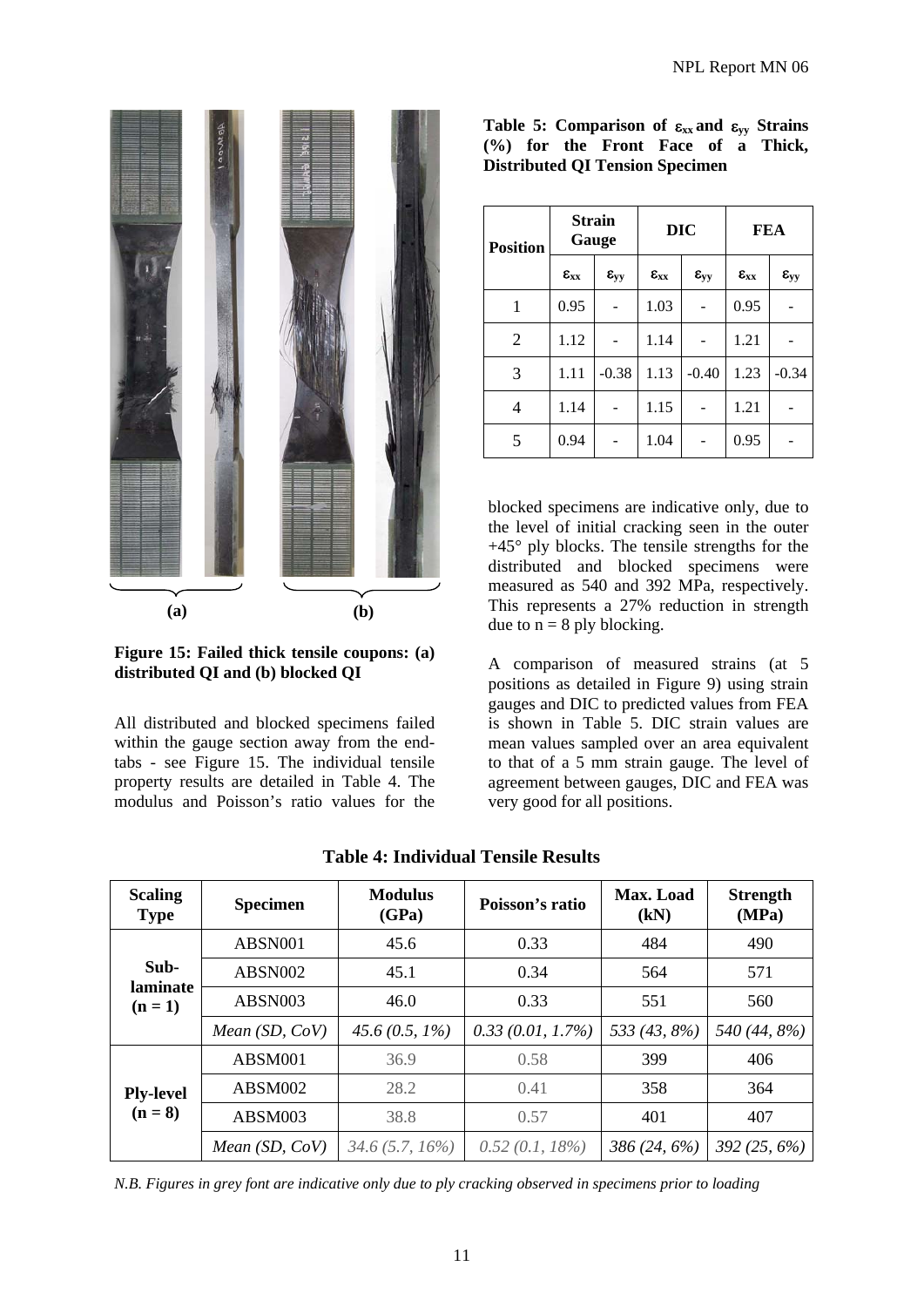

**Figure 16: Failure progression in thick, blocked tensile laminate** 



**Figure 17: Images of max. normal strain by DIC of thick tensile specimen edges** 

Figure 16 shows the load-deflection response for an individual blocked coupon together with a summary of the predominant damage mechanisms at various stages throughout the test. DIC was used to monitor the strain distribution on the edge of blocked tensile coupons and to provide more information on the formation of damage. Figure 17 shows a series of plots of maximum normal strain distributions (from DIC) on the edge of a thick blocked specimen. The two plots corresponding to region 'A' on the curve in Figure 16 show the opening of pre-existing 90° ply cracks and the formation of new cracks in the  $+45^{\circ}$ ,  $-45^{\circ}$  and  $90^{\circ}$  ply blocks. Without DIC analysis, these ply cracks would

not have been visible to the naked eye. The strain plot for region 'B' shows the formation of extensive ply cracking and also the onset of delamination. The region 'C' plots show the extensive degree of delamination initiation and propagation as the test progresses. It is noted that DIC analysis of the edge of the distributed coupons did not show damage formation until just prior to failure when sudden delamination was seen between the outer plies.

#### **Compression**

Typical load-deflection plots for compression tests on distributed and blocked QI lay-ups are shown in Figure 18. Initially the response is non-linear as 'slack' is taken up in the loading



**Figure 18: Load vs. displacement for thick compression tests**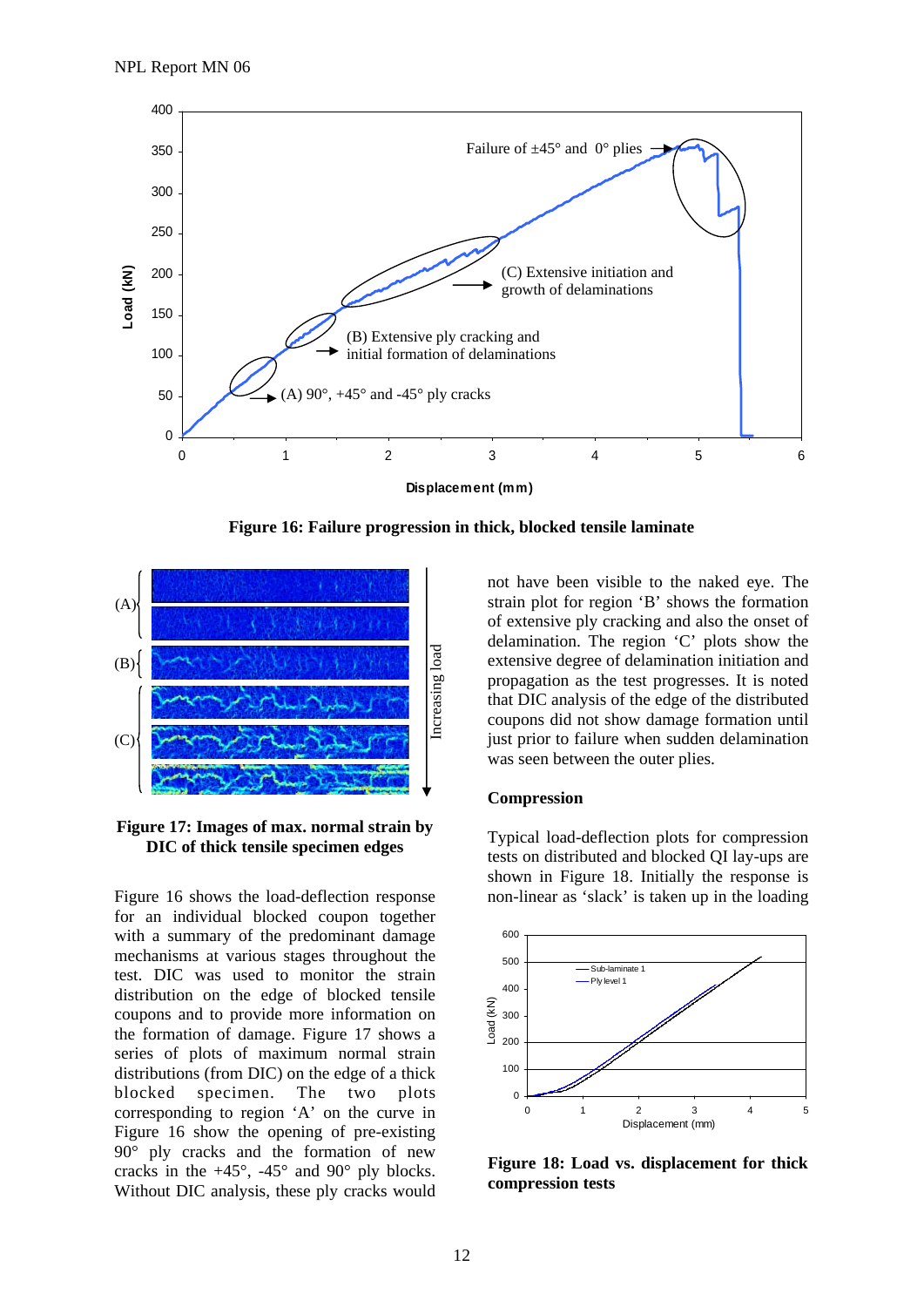train. The plots for both lay-up types are then linear up to failure. The sub-laminate scaled, distributed QI specimens failed at a mean load of 559 kN and failure in all specimens was sudden with little damage occurring before final failure. A mean failure load of 421 kN was achieved for the ply-level scaled, blocked QI specimens, and as with the distributed layup specimens, failure in all specimens was sudden with little damage occurring before final failure.

All distributed and blocked specimens failed within the gauge-section away from the endtabs - see Figure 19. The degree of bending in all fully strain gauged specimens was less than 10%. Individual compressive property results are detailed in Table 6. The compressive strengths for the distributed and blocked specimens were measured as 456 and 336 MPa, respectively. This represents a 26% reduction in strength due to  $n = 4$  ply blocking. Modulus and Poisson's ratio values for the distributed and blocked lay-ups were in good agreement.



**Figure 19: Failed compression specimens; (a) distributed QI and (b) blocked QI** 

| <b>Scaling</b><br><b>Type</b> | <b>Specimen</b>  | Max.<br><b>Bending</b><br>$(\%)^1$ | <b>Modulus</b><br>(GPa) | Poisson's ratio     | Max. Load<br>(kN) | <b>Strength</b><br>(MPa) |
|-------------------------------|------------------|------------------------------------|-------------------------|---------------------|-------------------|--------------------------|
|                               | ABXM001          | 2.8                                | 43.5                    | 0.27                | $523*$            | $414*$                   |
|                               | ABXM002          | 9.5                                | 41.7                    | 0.28                | 554               | 439                      |
| Sub-                          | ABXM003          | $\overline{\phantom{a}}$           | 43.3                    | 0.28                | 515               | 407                      |
| laminate                      | ABXM004          |                                    | 42.5                    | 0.27                | 559               | 446                      |
| $(n=1)$                       | ABXM005          | 2.0                                | 41.9                    | 0.28                | 553               | 442                      |
|                               | ABXM006          |                                    | $36.7*$                 | $0.37*$             | 571               | 456                      |
|                               | Mean $(SD, CoV)$ | $\overline{\phantom{a}}$           | $42.6(0.8, 1.9\%)$      | $0.28(0.01, 2.0\%)$ | 559 (8, 2%)       | 446 (7, 2%)              |
|                               | ABYA001          |                                    | 41.2                    | 0.31                | 414               | 332                      |
|                               | ABYA002          | 0.2                                | 41.6                    | 0.31                | 388               | 312                      |
|                               | ABYA003          |                                    | 41.9                    | 0.28                | 452               | 362                      |
| <b>Ply-level</b><br>$(n=4)$   | ABYA004          | 3.1                                | 42.3                    | 0.29                | 414               | 328                      |
|                               | ABYA005          | 4.6                                | 41.9                    | 0.30                | 421               | 335                      |
|                               | ABYA006          | $\overline{\phantom{a}}$           | 38.9*                   | 0.29                | 436               | 346                      |
|                               | Mean $(SD, CoV)$ |                                    | $41.8(0.4, 1.0\%)$      | $0.30(0.01, 3.5\%)$ | $421(22, 5\%)$    | $336(17, 5\%)$           |

# **Table 6: Individual Compressive Results**

<sup>1</sup> - maximum bending calculated from mean values of strain on opposing gauge pairs,

*\* - data removed as outliers after statistical analysis* 

*N.B. Figures in grey font were not included in statistical analysis due to partial delamination seen in specimen prior to loading.*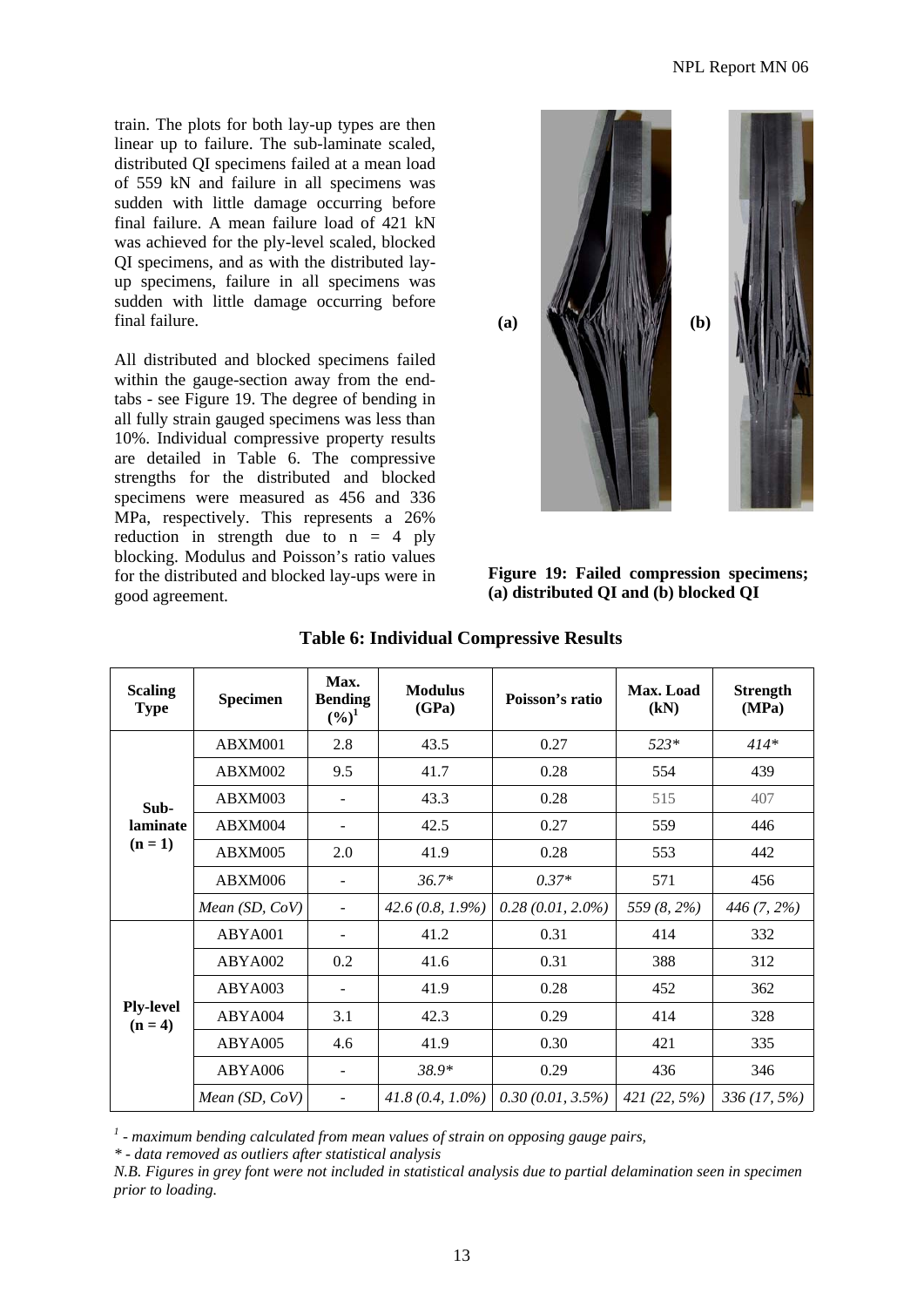| <b>Position</b> | <b>Strain</b><br>Gauge |                 |                 | DIC                | FEA             |                 |
|-----------------|------------------------|-----------------|-----------------|--------------------|-----------------|-----------------|
|                 | $\epsilon_{xx}$        | $\epsilon_{yy}$ | $\epsilon_{xx}$ | $\varepsilon_{yy}$ | $\epsilon_{xx}$ | $\epsilon_{yy}$ |
|                 | $-1.05$                |                 | $-0.89$         |                    | $-0.91$         |                 |
| 2               | $-1.02$                | 0.29            | $-0.97$         | 0.29               | $-0.93$         | 0.26            |
|                 | $-0.99$                |                 | $-1.00$         |                    | $-0.91$         |                 |

**Table 7: Comparison of** ε**xx and** ε**yy Strains (%) for a Thick, Distributed QI Compression Specimen** 

Comparisons of measured strains (at 3 positions as detailed in Figure 9) using strain gauges and DIC to predicted values from FEA are shown in Tables 7 and 8 for distributed and blocked specimens, respectively. DIC strain values are mean values sampled over an area equivalent to that of a 5 mm strain gauge. As for the tensile coupons, the level of agreement between gauges, DIC and FEA was good for all positions.

#### **DISCUSSION AND CONCLUSIONS**

Thick section specimen designs for both tension and compression testing were successfully evaluated and resulted in valid failure modes. The use of DIC for full-field strain measurements was successful and proved to be a useful tool for detecting and monitoring damage formation in thick, blocked tensile coupons.

**Table 8: Comparison of** ε**xx and** ε**yy Strains (%) for a Thick, Blocked QI Compression Specimen** 

| Posi-<br>tion | <b>Strain</b><br>Gauge |                 |                 | <b>DIC</b>      | <b>FEA</b>      |                 |
|---------------|------------------------|-----------------|-----------------|-----------------|-----------------|-----------------|
|               | $\epsilon_{xx}$        | $\epsilon_{yy}$ | $\epsilon_{xx}$ | $\epsilon_{yy}$ | $\epsilon_{xx}$ | $\epsilon_{yy}$ |
|               | $-0.97$                |                 | $-0.99$         |                 | $-0.83$         |                 |
| 2             | $-0.92$                | 0.28            | $-0.93$         | 0.27            | $-0.84$         | 0.25            |
|               | $-0.87$                |                 | $-0.99$         |                 | $-0.83$         |                 |

A summary of the thick-section tensile and compression results are detailed in Tables 9 and 10, respectively. The tables provide a comparison with data generated from 'thin' coupons as per ISO 527-4 [1] and ISO 14126 [2] for tensile and compressive data, respectively. For the distributed QI lay-up, the tensile and compression modulus, Poisson's ratio (where possible) and strength results are in good agreement with the standard 'thin' data. This would suggest that there is no geometric scaling effect between the standard thickness (2.5 and 5 mm) and  $\sim$  20 mm thick laminates.

For the blocked QI lay-up, the tensile and compression modulus and Poisson's ratio values (where possible) were in good agreement with the standard 'thin' data. However, the strength values were 27% and 26% lower than the 'thin' data for  $n = 8$ 

| Lay-up details         |                                                                      | <b>Nominal</b><br><b>Thickness</b><br>(mm) | <b>Modulus</b><br>(GPa) | Poisson's<br>ratio | <b>Strength</b><br>(MPa) |
|------------------------|----------------------------------------------------------------------|--------------------------------------------|-------------------------|--------------------|--------------------------|
| <b>Standard</b> (thin) | $[+45^{\circ}/0^{\circ}/-45^{\circ}/90^{\circ}]_{s}$                 | 2.5                                        | $44.2 \pm 0.6$          | $0.35 \pm 0.03$    | $551 \pm 22$             |
| Distributed (thick)    | $[+45^{\circ}/0^{\circ}/-45^{\circ}/90^{\circ}]_{8s}$                | 20                                         | $45.6 \pm 0.5$          | $0.33 \pm 0.01$    | $540 \pm 44$             |
| <b>Blocked</b> (thick) | $[-45^{\circ}_{8}/0^{\circ}_{8}/-45^{\circ}_{8}/90^{\circ}_{8}]_{s}$ | 20                                         | $34.6 \pm 5.7$          | $0.52 \pm 0.10$    | $392 \pm 25$             |

**Table 9: Summary of Tension Results** 

**Table 10: Summary of Compression Results** 

| Lay-up details         |                                                                       | <b>Nominal</b><br><b>Thickness</b><br>(mm) | <b>Modulus</b><br>(GPa) | Poisson's<br>ratio | <b>Strength</b><br>(MPa) |
|------------------------|-----------------------------------------------------------------------|--------------------------------------------|-------------------------|--------------------|--------------------------|
| <b>Standard</b> (thin) | $[+45^{\circ}/0^{\circ}/-45^{\circ}/90^{\circ}]_{2s}$                 | 5                                          | $44.0 \pm 2.4$          |                    | $454 \pm 12$             |
| Distributed (thick)    | $[+45^{\circ}/0^{\circ}/-45^{\circ}/90^{\circ}]_{8s}$                 | 20                                         | $42.6 \pm 0.8$          | $0.28 \pm 0.01$    | $446 \pm 7$              |
| <b>Blocked</b> (thick) | $[+45^{\circ}_{4}/0^{\circ}_{4}/-45^{\circ}_{4}/90^{\circ}_{4}]_{2s}$ | 20                                         | $41.8 \pm 0.4$          | $0.30 \pm 0.01$    | $336 \pm 17$             |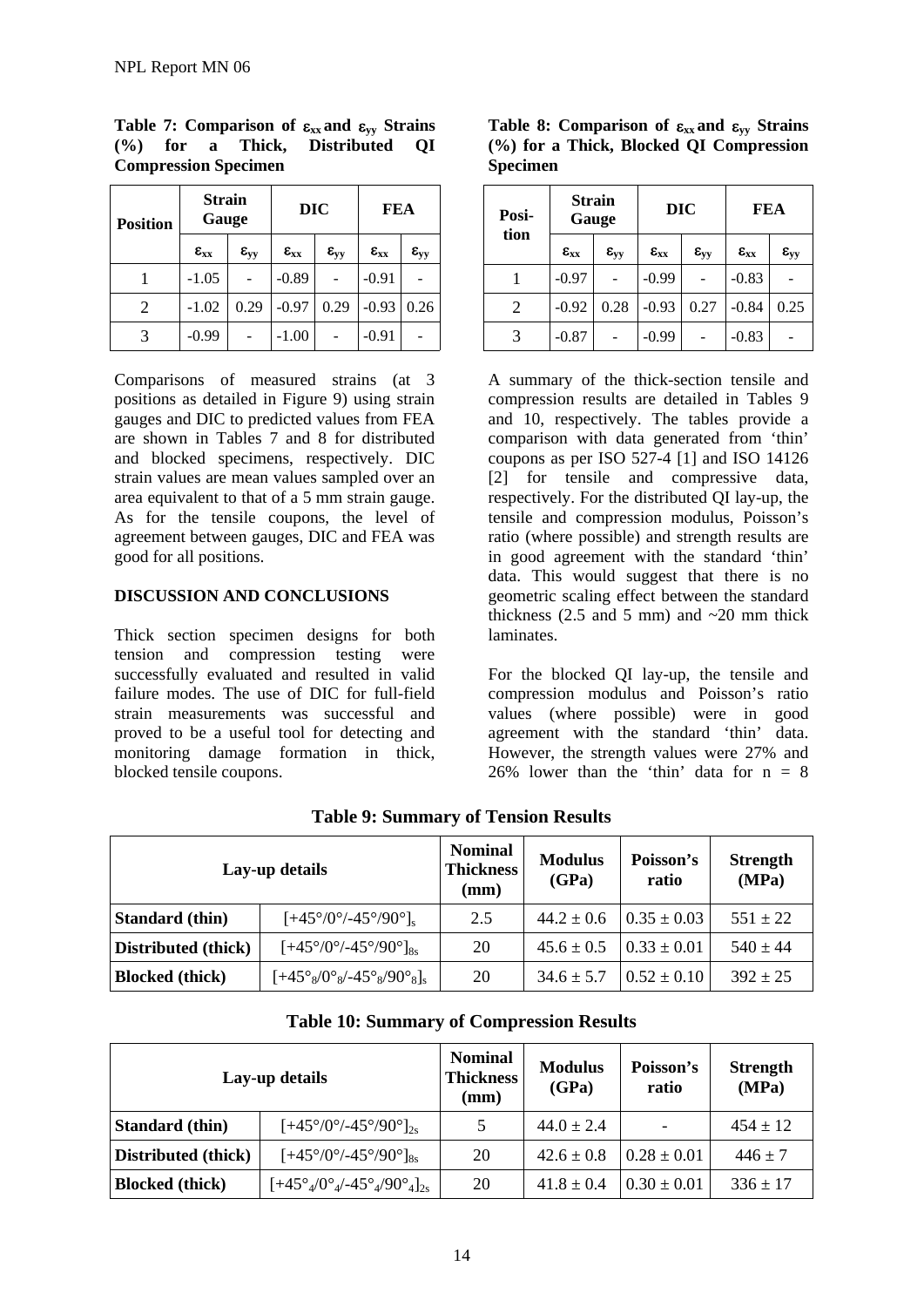(tension) and  $n = 4$  (compression) ply blocked laminates, respectively.

The reduction in strength (tension and compressive) of blocked, compared to distributed, laminates has been extensively reported [6-9]. It is widely accepted that matrix cracking initiates at lower strains as the ply block thickness increases. This was clearly evident in the  $n = 8$  laminates, where ply cracks formed at zero axial strain. It has also been shown [10] that interlaminar stresses arise at the edges of laminates with differing ply orientations. The magnitude of these interlaminar stresses can cause edge delamination at lower strains. Delamination of the  $n = 8$  blocked tensile laminates was seen to initiate on the edges of coupons at low levels of strain. The effects of the stresses decay rapidly with increasing distance from the free edge - typically the thickness of a ply block. Thus, for an  $n = 8$  blocked laminate, interlaminar stresses effect a larger area than for the  $n = 1$  laminate and trigger the onset of edge delamination at lower loads.

Additional work is currently being undertaken at NPL to predict the formation, prior to loading, of ply cracks in heavily ply blocked multi-directional laminates. This phenomena is thought to be due to a combination of residual stress formation during cure, the onset of matrix cracking and the creation of interlaminar stresses at newly created free edges after machining. Initial results (to be published) using the LUSAS High Precision Moulding software to predict the levels of residual stress in distributed and blocked laminates, have shown that the levels of residual stress in both lay-ups are approximately the same. It is thought that the ply cracking in blocked laminates is due to the residual stress acting over a larger area i.e. thick ply block, compared to the distributed lay-up and also the level of constraint afforded by adjacent plies (weaker for thicker ply blocks).

From a testing perspective, the requirement to characterise thick-section mechanical properties is not an in-expensive activity. The shear size and thickness of specimens requires significant amounts (at least an order of magnitude greater than for standard thin test pieces) of material and man-hours to prepare. Large capacity loading machines and gripping mechanisms (for tension testing) are specialist pieces of equipment, extremely expensive and not common place in many engineering organisations. In addition, specialist loading jigs e.g. the end-loading compression jig, are required which also add to the considerable cost of testing. The results of this study have indicated that for thick sections of the same base unit lay-up as that used in standard thickness coupons, it may not be necessary to undertake thick section testing as the thick and thin data have been shown to be equivalent (for tension and compression). However, if ply blocking in thick sections is used then it is highly recommended that thick section tests are undertaken as significant strength reductions have been shown to result. It is emphasised that, for these very reasons, the level of ply blocking used in this study is not typical of that used in many engineering applications, but was chosen to highlight the effects of ply blocking in laminated composites.